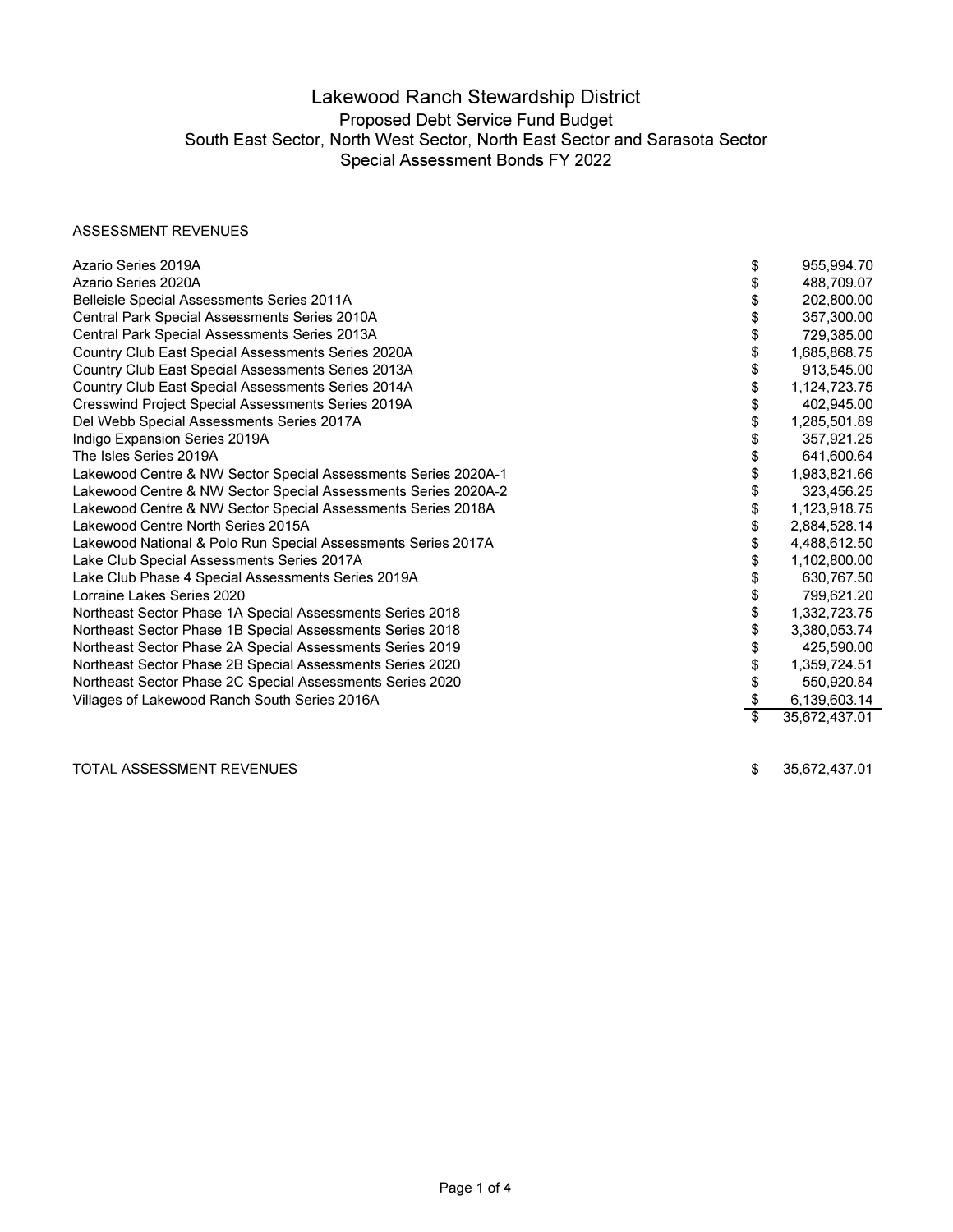#### EXPENDITURES

| Azario Series 2019A - Interest 11/1/2021                               | \$<br>241,581.57 |
|------------------------------------------------------------------------|------------------|
| Azario Series 2019A - Principal 5/1/2022                               | 235,000.00       |
| Azario Series 2019A - Interest 5/1/2022                                | 241,581.57       |
| Azario Series 2020A - Interest 11/1/2021                               | 120,149.38       |
| Azario Series 2020A - Principal 5/1/2022                               | 130,000.00       |
| Azario Series 2020A - Interest 5/1/2022                                | 120,149.38       |
| Belleisle Special Assessments Series 2011A - Interest 11/1/2021        | 56,400.00        |
| Belleisle Special Assessments Series 2011A - Principal 5/1/2022        | 35,000.00        |
| Belleisle Special Assessments Series 2011A - Interest 5/1/2022         | 56,400.00        |
| Central Park Special Assessments Series 2010A - Interest 11/1/2021     | 98,235.00        |
| Central Park Special Assessments Series 2010A - Principal 5/1/2022     | 65,000.00        |
| Central Park Special Assessments Series 2010A - Interest 5/1/2022      | 98,235.00        |
| Central Park Special Assessments Series 2013A - Interest 11/1/2021     | 197,885.00       |
| Central Park Special Assessments Series 2013A - Principal 5/1/2022     | 140,000.00       |
| Central Park Special Assessments Series 2013A - Interest 5/1/2022      | 197,885.00       |
| Country Club East Special Assessments Series 2020 - Interest 11/1/2021 | 279,206.25       |
| Country Club East Special Assessments Series 2020 - Principal 5/1/2022 | 870,000.00       |
| Country Club East Special Assessments Series 2020 - Interest 5/1/2022  | 279,206.25       |
| Country Club East Special Assessments Series 2013 - Interest 11/1/2021 | 256,190.00       |
| Country Club East Special Assessments Series 2013 - Principal 5/1/2022 | \$<br>150,000.00 |
| Country Club East Special Assessments Series 2013 - Interest 5/1/2022  | 256,190.00       |
| Country Club East Special Assessments Series 2014 - Interest 11/1/2021 | 299,098.75       |
| Country Club East Special Assessments Series 2014 - Principal 5/1/2022 | 240,000.00       |
| Country Club East Special Assessments Series 2014 - Interest 5/1/2022  | \$<br>292,812.50 |
| Cresswind Project Special Assessments Series 2019 - Interest 11/1/2021 | 105,425.00       |
| Cresswind Project Special Assessments Series 2019 - Principal 5/1/2022 | 90,000.00        |
| Cresswind Project Special Assessments Series 2019 - Interest 5/1/2022  | \$<br>103,760.00 |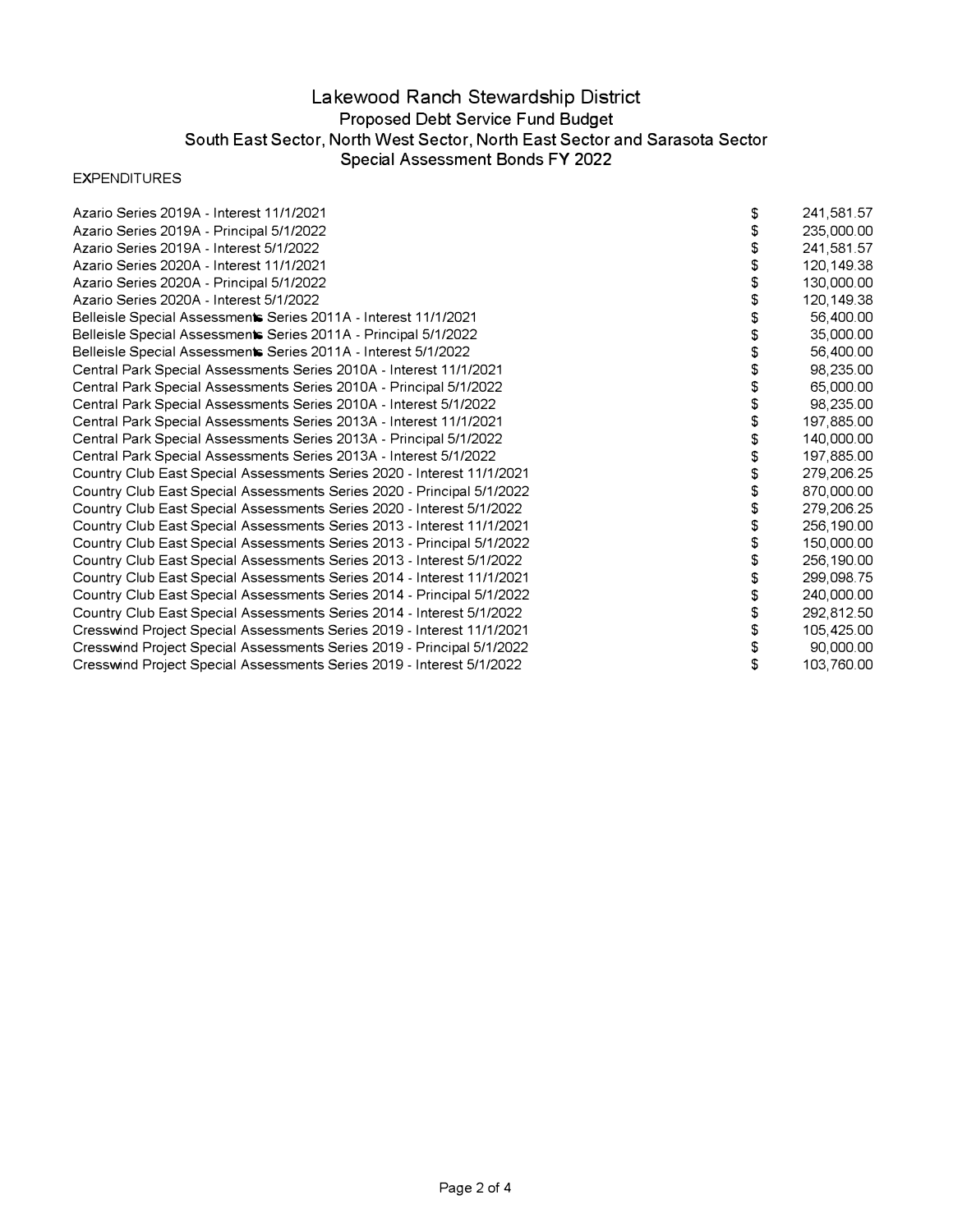#### EXPENDITURES CONTD

| Del Webb Special Assessments Series 2017A - Interest 11/1/2021                      | \$     | 340,143.13   |
|-------------------------------------------------------------------------------------|--------|--------------|
| Del Webb Special Assessments Series 2017A - Principal 5/1/2022                      | \$     | 270,000.00   |
| Del Webb Special Assessments Series 2017A - Interest 5/1/2022                       | \$     | 340,143.13   |
| Indigo Expansion Series 2019 - Interest 11/1/2021                                   | \$     | 85,973.75    |
| Indigo Expansion Series 2019 - Principal 5/1/2022                                   | \$     | 100,000.00   |
| Indigo Expansion Series 2019 - Interest 11/1/2021                                   | \$     | 85,973.75    |
| The Isles Phase 1 Series 2019A - Interest 11/1/2021                                 | \$     | 170,441.88   |
| The Isles Phase 1 Series 2019A - Principal 5/1/2022                                 | \$     | 135,000.00   |
| The Isles Phase 1 Series 2019A - Interest 5/1/2022                                  | \$     | 168,079.38   |
| Lakewood Centre & NW Sector Special Assessments Series 2020A-1 - Interest 11/1/2021 | \$     | 304,805.68   |
| Lakewood Centre & NW Sector Special Assessments Series 2020A-1 - Principal 5/1/2022 | \$     | 1,075,000.00 |
| Lakewood Centre & NW Sector Special Assessments Series 2020A-1 - Interest 5/1/2022  | \$     | 304,805.68   |
| Lakewood Centre & NW Sector Special Assessments Series 2020A-2 - Interest 11/1/2021 | \$     | 76,943.75    |
| Lakewood Centre & NW Sector Special Assessments Series 2020A-2 - Principal 5/1/2022 | \$     | 95,000.00    |
| Lakewood Centre & NW Sector Special Assessments Series 2020A-2 - Interest 5/1/2022  | \$     | 76,943.75    |
|                                                                                     |        | 309,377.50   |
| Lakewood Centre & NW Sector Special Assessments Series 2018A - Interest 11/1/2021   | \$     |              |
| Lakewood Centre & NW Sector Special Assessments Series 2018A - Principal 5/1/2022   | \$     | 205,000.00   |
| Lakewood Centre & NW Sector Special Assessments Series 2018A - Interest 5/1/2022    | \$     | 304,770.63   |
| Lakewood Centre North Special Assessments Series 2015A - Interest 11/1/2021         | \$     | 733,134.38   |
| Lakewood Centre North Special Assessments Series 2015A - Principal 5/1/2022         | \$     | 700,000.00   |
| Lakewood Centre North Special Assessments Series 2015A - Interest 5/1/2022          | \$     | 733,134.38   |
| Lakewood National & Polo Run Special Assessments Series 2017A - Interest 11/1/2021  | \$     | 1,208,737.50 |
| Lakewood National & Polo Run Special Assessments Series 2017A - Principal 5/1/2022  | \$     | 880,000.00   |
| Lakewood National & Polo Run Special Assessments Series 2017A - Interest 5/1/2022   | \$     | 1,208,737.50 |
| Lake Club Special Assessments Series 2017A - Interest 11/1/2021                     | \$     | 202,960.00   |
| Lake Club Special Assessments Series 2017A - Principal 5/1/2022                     | \$     | 504,000.00   |
| Lake Club Special Assessments Series 2017A - Interest 5/1/2022                      | \$     | 202,960.00   |
| Lake Club Phase 4 Special Assessments Series 2019A - Interest 11/1/2021             |        | 162,792.50   |
| Lake Club Phase 4 Special Assessments Series 2019A - Principal 5/1/2022             |        | 145,000.00   |
| Lake Club Phase 4 Special Assessments Series 2019A - Interest 5/1/2022              | \$\$\$ | 162,792.50   |
| Lorraine Lakes Series 2020 - Interest 11/1/2021                                     |        | 208,777.44   |
| Lorraine Lakes Series 2020 - Principal 5/1/2022                                     | \$     | 210,000.00   |
| Lorraine Lakes Series 2020 - Interest 5/1/2022                                      | \$     | 190,421.88   |
| Northeast Sector Phase 1A Special Assessments Series 2018 - Interest 11/1/2021      | \$\$   | 357,686.25   |
| Northeast Sector Phase 1A Special Assessments Series 2018 - Principal 5/1/2022      |        | 270,000.00   |
| Northeast Sector Phase 1A Special Assessments Series 2018 - Interest 5/1/2022       |        | 352,518.75   |
| Northeast Sector Phase 1B Special Assessments Series 2018 - Interest 11/1/2021      | \$     | 927,232.50   |
| Northeast Sector Phase 1B Special Assessments Series 2018 - Principal 5/1/2022      | \$     | 625,000.00   |
| Northeast Sector Phase 1B Special Assessments Series 2018 - Interest 5/1/2022       | \$     | 913,910.62   |
| Northeast Sector Phase 2A Special Assessments Series 2019 - Interest 11/1/2021      | \$     | 104,655.00   |
| Northeast Sector Phase 2A Special Assessments Series 2019 - Principal 5/1/2022      | \$     | 115,000.00   |
| Northeast Sector Phase 2A Special Assessments Series 2019 - Interest 5/1/2022       | \$     | 102,967.50   |
| Northeast Sector Phase 2B Special Assessments Series 2020 - Interest 11/1/2021      | \$     | 343,419.51   |
| Northeast Sector Phase 2B Special Assessments Series 2020 - Principal 5/1/2022      | \$     | 365,000.00   |
| Northeast Sector Phase 2B Special Assessments Series 2020 - Interest 5/1/2022       | \$     | 325,652.50   |
| Northeast Sector Phase 2C Special Assessments Series 2020 - Interest 11/1/2021      | \$     | 121,420.84   |
| Northeast Sector Phase 2C Special Assessments Series 2020 - Principal 5/1/2022      | \$     | 160,000.00   |
| Northeast Sector Phase 2C Special Assessments Series 2020 - Interest 5/1/2022       | \$     | 134,750.00   |
| Villages of Lakewood Ranch South Series 2016A - Interest 11/1/2021                  | \$     | 1,596,309.38 |
| Villages of Lakewood Ranch South Series 2016A - Principal 5/1/2022                  | \$     | 1,380,000.00 |
| Villages of Lakewood Ranch South Series 2016A - Interest 5/1/2022                   | \$     | 1,596,309.38 |
|                                                                                     |        |              |